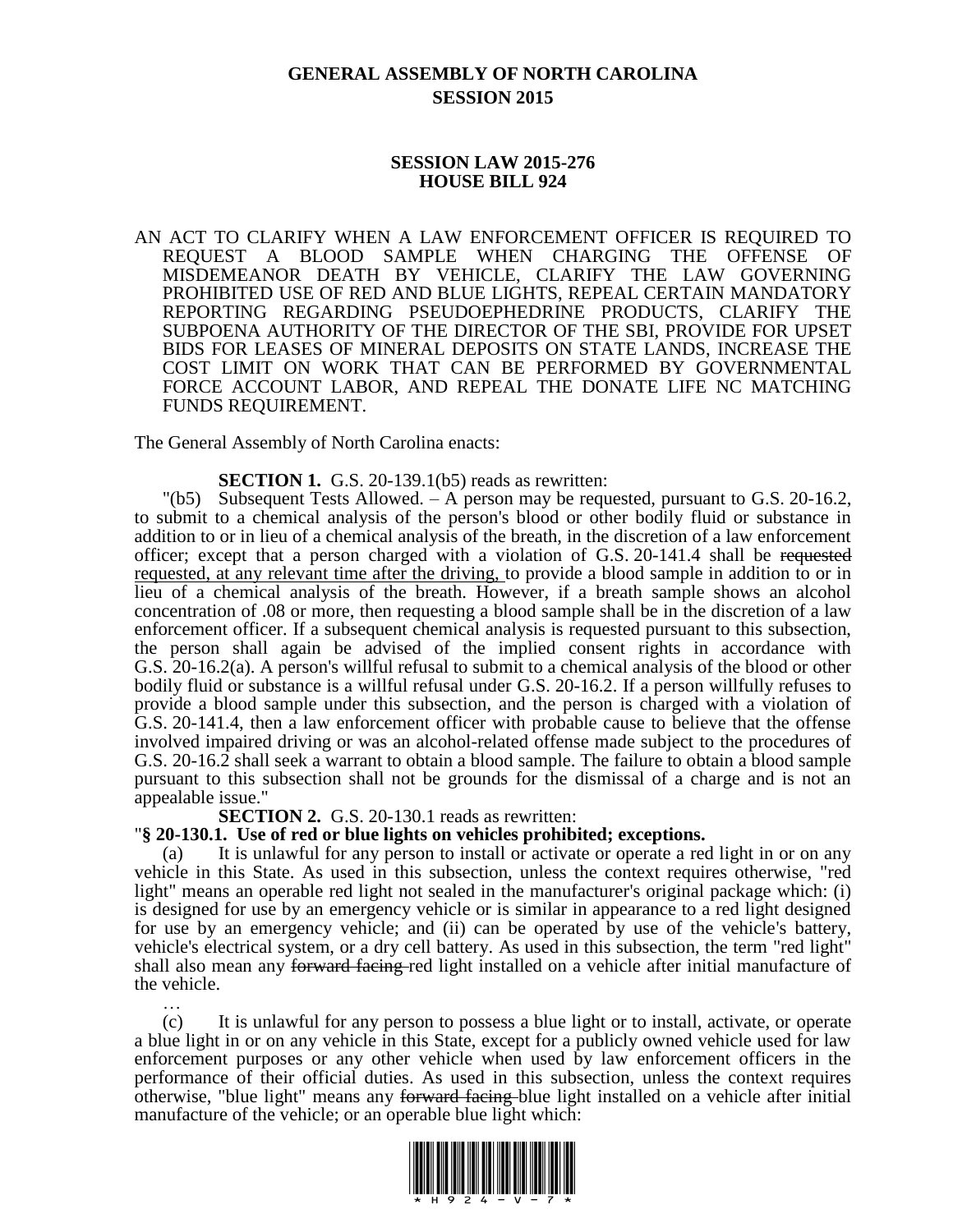- (1) Is not (i) being installed on, held in inventory for the purpose of being installed on, or held in inventory for the purpose of sale for installation on a vehicle on which it may be lawfully operated or (ii) installed on a vehicle which is used solely for the purpose of demonstrating the blue light for sale to law enforcement personnel;
- (1a) Is designed for use by an emergency vehicle, or is similar in appearance to a blue light designed for use by an emergency vehicle; and
- (2) Can be operated by use of the vehicle's battery, the vehicle's electrical system, or a dry cell battery.

**SECTION 3.** G.S. 106-145.13 is repealed.

**SECTION 4.** G.S. 15A-298 reads as rewritten:

### "**§ 15A-298. Subpoena authority.**

…."

Pursuant to rules issued by the State Bureau of Investigation, the The Director of the State Bureau of Investigation or the Director's designee may issue an administrative subpoena to a communications common carrier or an electronic communications service to compel production of business records if the records:

- (1) Disclose information concerning local or long-distance toll records or subscriber information; and
- (2) Are material to an active criminal investigation being conducted by the State Bureau of Investigation."

**SECTION 5.** G.S. 146-9 reads as rewritten:

## "**§ 146-9. Disposition of mineral deposits in State lands not under water.**

(a) The Department of Administration may sell, lease, or otherwise dispose of mineral rights or deposits in the vacant and unappropriated lands, swamplands, and lands acquired by the State by virtue of being sold for taxes, not lying beneath the waters of the State, at such times, upon such consideration, in such portions, and upon such terms as are deemed proper by the Department and approved by the Governor and Council of State. Every instrument conveying such rights shall be executed in the manner required of deeds by G.S. 146-74 through 146-78, and shall be approved by the Governor and Council of State as therein provided, or by the agency designated by the Governor and Council of State to approve conveyances of such rights. The net proceeds of dispositions of all such mineral rights or deposits shall be paid into the State Literary Fund.

(b) Notwithstanding subsection (a) of this section, or any other provision of law, prior to expiration of a lease of mineral deposits in State lands, the Department of Administration or other entity designated by the Department shall solicit competitive bids for lease of such mineral deposits, which shall include a process for upset bids as described in this subsection. An upset bid is an increased or raised bid whereby a person offers to lease such mineral rights for an amount exceeding the highest bid received in response to the initial solicitation for competitive bids, or the last upset bid, as applicable, by a minimum of five percent (5%). The process shall provide that the Department or other designated entity that issued the solicitation for competitive bids shall issue a notice of high bid to the person submitting the highest bid in response to the initial solicitation for competitive bids, or the person submitting the last upset bid, as applicable, and any other bidders that have submitted a bid in an amount seventy-five percent (75%) or more of the highest bid received in response to the initial solicitation for competitive bids, or the last upset bid, as applicable, of the highest bid received at that point within 10 days of the closure of the bidding period, as provided in the solicitation for competitive bids, through notice delivered by any means authorized under G.S. 1A-1, Rule 4. Thereafter, an upset bid may be made by delivering to the Department or other designated entity, subject to all of the following requirements and conditions:

(1) With a deposit in cash, certified check, or cashier's check in an amount greater than or equal to five percent (5%) of the amount of the highest bid received in response to the initial solicitation for competitive bids, or the last upset bid, as applicable. The deposit required by this section shall be filed by the close of normal business hours on the tenth day after issuance of the Department or other designated entity's notice of high bid. If the tenth day falls upon a weekend or legal holiday, the deposit may be made and the notice of upset bid may be filed on the first business day following that day.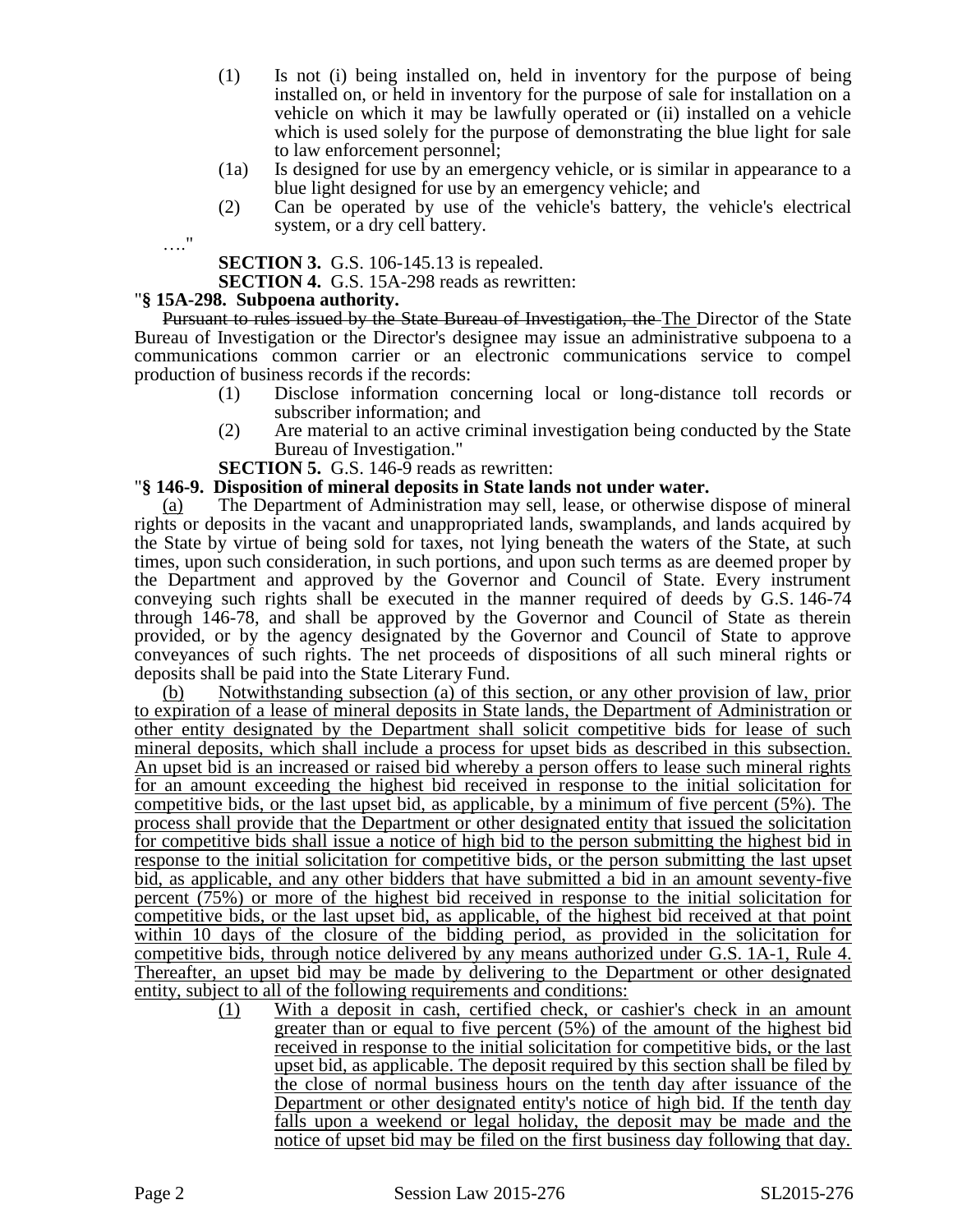There may be successive upset bids, each of which shall be followed by a period of 10 days for a further upset bid.

- (2) The Department or other designated entity may require an upset bidder to deposit a cash bond, or, in lieu thereof at the option of the bidder, a surety bond, approved by the Department or other designated entity. The compliance bond shall be in an amount the Department or other designated entity deems adequate, but in no case greater than the amount of the bid of the person being required to furnish the bond, less the amount of any required deposit. The compliance bond shall be payable to the State of North Carolina and shall be conditioned on the principal obligor's compliance with the bid.
- (3) At the time that an upset bid is submitted pursuant to this subsection, together with a compliance bond if one is required, the upset bidder shall file a notice of upset bid with the Department or other designated entity. The notice of upset bid shall include all of the following:
	- a. State the name, address, and telephone number of the upset bidder.
	- b. Specify the amount of the upset bid.
	- c. Provide that the lease shall remain open for a period of 10 days after the date on which the notice of upset bid is filed for the filing of additional upset bids as permitted by law.
	- d. Be signed by the upset bidder or the attorney or the agent of the upset bidder.
- (4) When an upset bid is made as provided in this subsection, the Department or other designated entity shall notify to the highest prior bidder, and any other bidders that have submitted a bid in an amount seventy-five percent (75%) or more of the current high bid received in response to the initial solicitation for competitive bids, or the last upset bid, as applicable.
- (5) When an upset bid is made as provided in this subsection, the last prior bidder is released from any further obligation on account of the bid, and any deposit or bond provided by the last prior bidder shall be released.
- (6) Any person offering to lease mineral deposits in State lands by upset bid as permitted in this subsection is subject to and bound by the terms of the original notice of lease.

(c) The Department of Administration shall require that any lessee of mineral deposits in State lands diligently conduct continuous mining operations for minerals subject to the lease throughout the entire term of the lease.

(d) The Department of Administration shall adopt rules to implement subsection (c) of this section."

**SECTION 6.** G.S. 143-135 reads as rewritten:

## "**§ 143-135. Limitation of application of Article.**

Except for the provisions of G.S. 143-129 requiring bids for the purchase of apparatus, supplies, materials or equipment, this Article shall not apply to any of the following:

- (1) construction Construction or repair work undertaken by the State or by subdivisions of the State of North Carolina (i) when the work is performed by duly elected officers or agents using force account qualified labor on the permanent payroll of the agency concerned and (ii) when either the total cost of the project, including without limitation all direct and indirect costs of labor, services, materials, supplies and equipment, does not exceed one hundred twenty-five thousand dollars (\$125,000) or the total cost of labor on the project does not exceed fifty thousand dollars (\$50,000);(\$50,000).
- (2) Construction or repair work undertaken by a subdivision of the State (i) when the work is performed by duly elected officers or agents using force account qualified labor on the permanent payroll of the agency concerned and (ii) when either the total cost of the project, including without limitation all direct and indirect costs of labor, services, materials, supplies and equipment, does not exceed five hundred thousand dollars (\$500,000) or the total cost of labor on the project does not exceed two hundred thousand dollars (\$200,000).